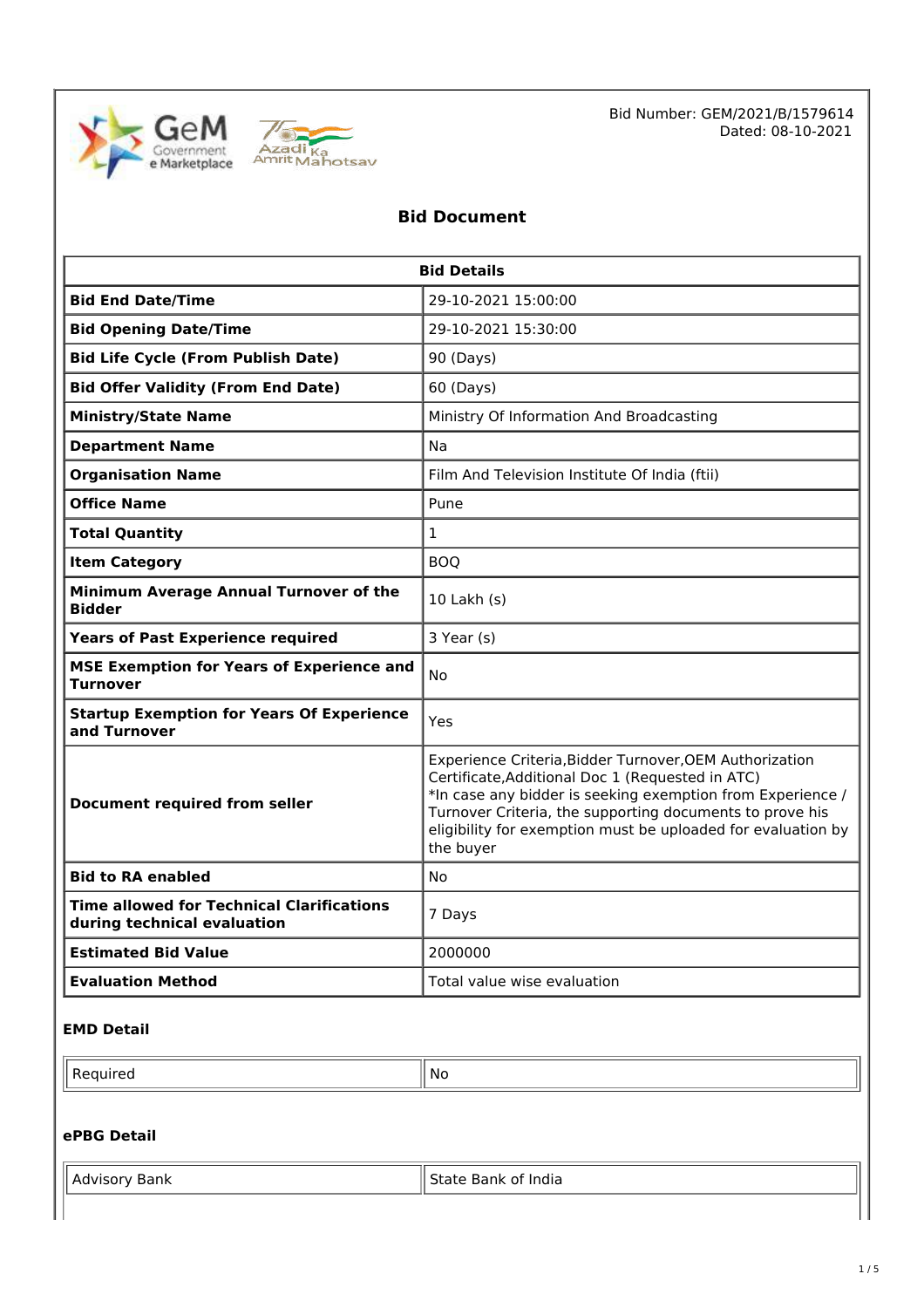| ePBG Percentage(%)                  | 3.00 |
|-------------------------------------|------|
| Duration of ePBG required (Months). |      |

(a). EMD & Performance security should be in favour of Beneficiary, wherever it is applicable.

#### **Beneficiary:**

Accounts Officer

Pune, NA, Film and Television Institute of India (FTII), Ministry of Information and Broadcasting (Accounts Officer, Ftii, Pune.)

#### **Splitting**

Bid splitting not applied.

1. If the bidder is a Startup, the bidder shall be exempted from the requirement of "Bidder Turnover" criteria and "Experience Criteria". If the bidder is OEM of the offered products, it would also be exempted from the "OEM Average Turnover" criteria. In case any bidder is seeking exemption from Turnover / Experience Criteria, the supporting documents to prove his eligibility for exemption must be uploaded for evaluation by the buyer. 2. The minimum average annual financial turnover of the bidder during the last three years, ending on 31st March of the previous financial year, should be as indicated above in the bid document. Documentary evidence in the form of certified Audited Balance Sheets of relevant periods or a certificate from the Chartered Accountant / Cost Accountant indicating the turnover details for the relevant period shall be uploaded with the bid. In case the date of constitution / incorporation of the bidder is less than 3-year-old, the average turnover in respect of the completed financial years after the date of constitution shall be taken into account for this criteria. 3. Experience Criteria: In respect of the filter applied for experience criteria, the Bidder or its OEM {themselves or through reseller(s)} should have regularly, manufactured and supplied same or similar Category Products to any Central / State Govt Organization / PSU / Public Listed Company for number of Financial years as indicated above in the bid document before the bid opening date. Copies of relevant contracts to be submitted along with bid in support of having supplied some quantity during each of the Financial year. In case of bunch bids, the category of primary product having highest value should meet this criterion.

4. Estimated Bid Value indicated above is being declared solely for the purpose of guidance on EMD amount and for determining the Eligibility Criteria related to Turn Over, Past Performance and Project / Past Experience etc. This has no relevance or bearing on the price to be quoted by the bidders and is also not going to have any impact on bid participation. Also this is not going to be used as a criteria in determining reasonableness of quoted prices which would be determined by the buyer based on its own assessment of reasonableness and based on competitive prices received in Bid / RA process.

### **BOQ ( 1 pieces )**

Brand Type **Disk Report Control** Unbranded

**Technical Specifications**

| Specification Document | ۱۵۱۸) |
|------------------------|-------|
| <b>BOQ Document</b>    | 110۱۸ |

Advisory-Please refer attached BOQ document for detailed consignee list and delivery period.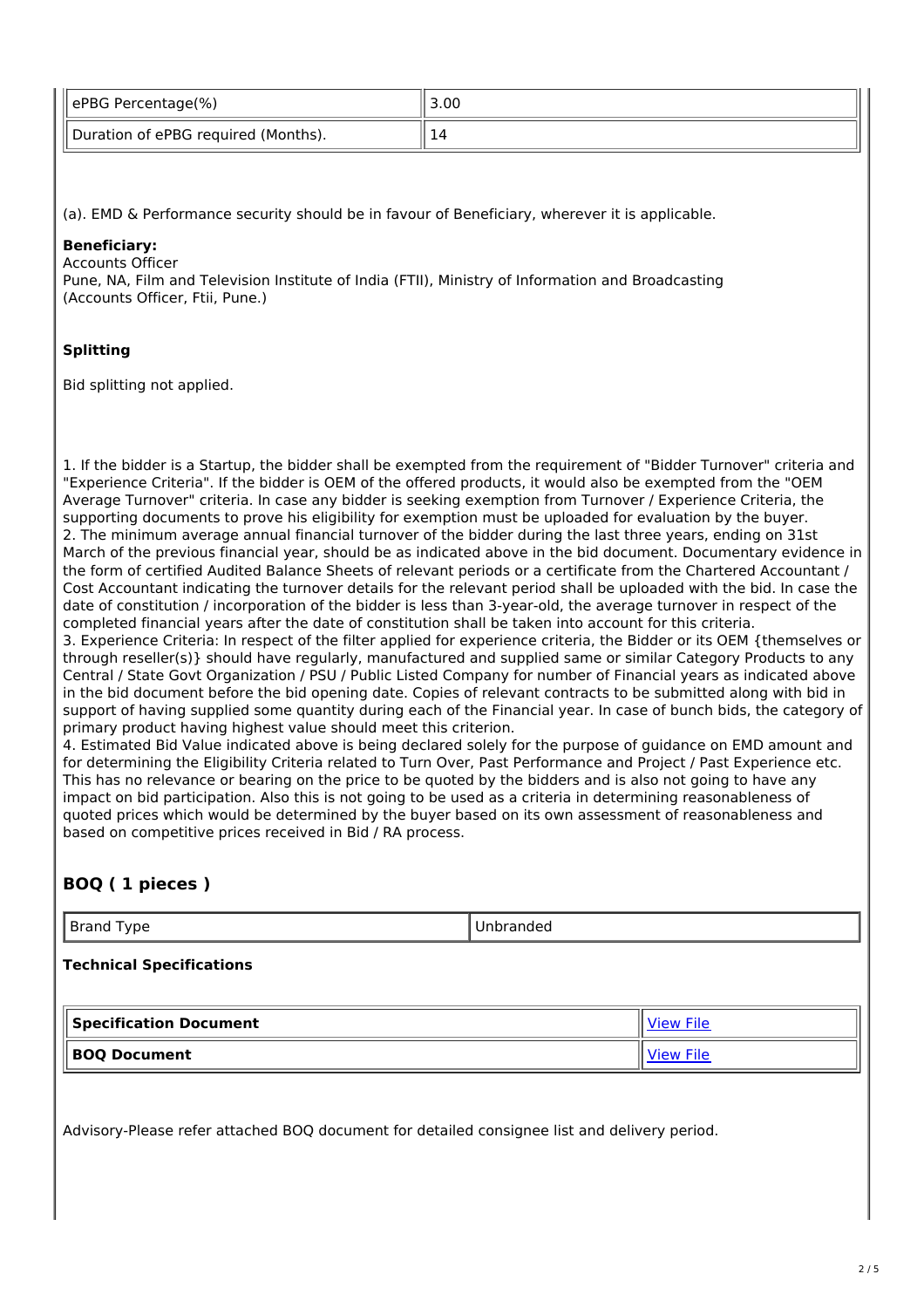#### **Consignees/Reporting Officer and Quantity**

| S.No. | Consignee/Reporti<br>ng Officer | <b>Address</b>           | Quantity | <b>Delivery Days</b> |
|-------|---------------------------------|--------------------------|----------|----------------------|
|       | Archana Anant<br>Dharmadhikari  | 411004, Law College Road |          | 45                   |

## **Buyer Added Bid Specific Additional Terms and Conditions**

- 1. Actual delivery (and Installation & Commissioning (if covered in scope of supply)) is to be done at following address Film and Television Institute of India Law College road Film and Television Institute of India Film and Television Institute of India Law College road.
- 2. Bidders shall quote only those products in the bid which are not obsolete in the market and has at least 3 years residual market life i.e. the offered product shall not be declared end-of-life by the OEM before this period.
- 3. Bidders are advised to check applicable GST on their own before quoting. Buyer will not take any responsibility in this regards. GST reimbursement will be as per actuals or as per applicable rates (whichever is lower), subject to the maximum of quoted GST %.
- 4. Data Sheet of the product(s) offered in the bid, are to be uploaded along with the bid documents. Buyers can match and verify the Data Sheet with the product specifications offered. In case of any unexplained mismatch of technical parameters, the bid is liable for rejection.
- 5. Experience Criteria: The Bidder or its OEM {themselves or through reseller(s)} should have regularly, manufactured and supplied same or similar Category Products to any Central / State Govt Organization / PSU / Public Listed Company for 3 years before the bid opening date. Copies of relevant contracts to be submitted along with bid in support of having supplied some quantity during each of the year. In case of bunch bids, the primary product having highest value should meet this criterion.
- 6. Installation, Commissioning, Testing, Configuration, Training (if any which ever is applicable as per scope of supply) is to be carried out by OEM / OEM Certified resource or OEM authorised Reseller.
- 7. **Non return of Hard Disk:** As per Buyer organization's Security Policy,Faulty Hard Disk of Servers/Desktop Computers/ Laptops etc. will not be returned back to the OEM/supplier against warranty replacement.
- 8. Scope of supply includes Training: Number of employees to be trained 4 , Place for Training FTII, Pune. and Duration of training 7 days.
- 9. Supplier shall ensure that the Invoice is raised in the name of Consignee with GSTIN of Consignee only.
- 10. The successful bidder has to supply all essential accessories required for the successful installation and commissioning of the goods supplied. Besides standard accessories as per normal industry practice, following accessories must be part of supply and cost should be included in bid price: Yes, All Included in Bid Price.
- 11. 1. The Seller shall not assign the Contract in whole or part without obtaining the prior written consent of buyer.

2. The Seller shall not sub-contract the Contract in whole or part to any entity without obtaining the prior written consent of buyer.

3. The Seller shall, notwithstanding the consent and assignment/sub-contract, remain jointly and severally liable and responsible to buyer together with the assignee/ sub-contractor, for and in respect of the due performance of the Contract and the Sellers obligations there under.

- 12. **Upload Manufacturer authorization:** Wherever Authorised Distributors are submitting the bid, Manufacturers Authorisation Form (MAF)/Certificate with OEM details such as name, designation, address, e-mail Id and Phone No. required to be furnished along with the bid.
- 13. Without prejudice to Buyer's right to price adjustment by way of discount or any other right or remedy available to Buyer, Buyer may terminate the Contract or any part thereof by a written notice to the Seller, if:
	- i) The Seller fails to comply with any material term of the Contract.

ii) The Seller informs Buyer of its inability to deliver the Material(s) or any part thereof within the stipulated Delivery Period or such inability otherwise becomes apparent.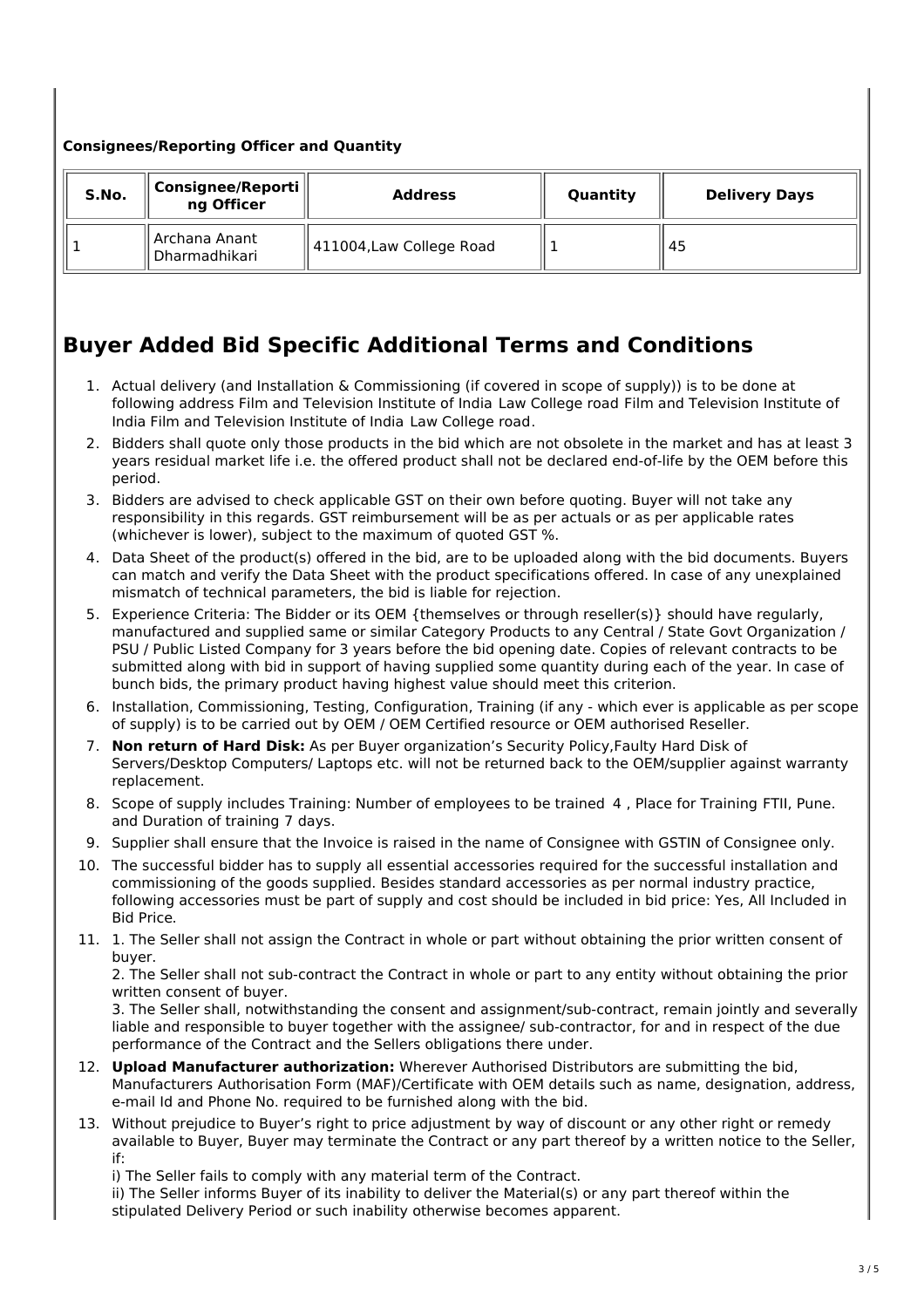iii) The Seller fails to deliver the Material(s) or any part thereof within the stipulated Delivery Period and/or to replace/rectify any rejected or defective Material(s) promptly.

iv) The Seller becomes bankrupt or goes into liquidation.

- v) The Seller makes a general assignment for the benefit of creditors.
- vi) A receiver is appointed for any substantial property owned by the Seller.

vii) The Seller has misrepresented to Buyer, acting on which misrepresentation Buyer has placed the Purchase Order on the Seller.

- 14. While generating invoice in GeM portal, the seller must upload scanned copy of GST invoice and the screenshot of GST portal confirming payment of GST.
- 15. Scope of supply (Bid price to include all cost components) : Supply Installation Testing Commissioning of Goods and Training of operators and providing Statutory Clearances required (if any)
- 16. Bidder Turn Over Criteria: The minimum average annual financial turnover of the bidder during the last three years, ending on 31st March of the previous financial year, should be as indicated in the bid document. Documentary evidence in the form of certified Audited Balance Sheets of relevant periods or a certificate from the Chartered Accountant / Cost Accountant indicating the turnover details for the relevant period shall be uploaded with the bid. In case the date of constitution / incorporation of the bidder is less than 3 year old, the average turnover in respect of the completed financial years after the date of constitution shall be taken into account for this criteria.
- 17. IMPORTED PRODUCTS: In case of imported products, OEM or Authorized Seller of OEM should have a registered office in India to provide after sales service support in India. The certificate to this effect should be submitted.
- 18. Availability of Service Centres: Bidder/OEM must have a Functional Service Centre in the State of each Consignee's Location in case of carry-in warranty. (Not applicable in case of goods having on-site warranty). If service center is not already there at the time of bidding, successful bidder / OEM shall have to establish one within 30 days of award of contract. Payment shall be released only after submission of documentary evidence of having Functional Service Centre.
- 19. Bidder's offer is liable to be rejected if they don't upload any of the certificates / documents sought in the Bid document, ATC and Corrigendum if any.
- 20. Warranty period of the supplied products shall be 1 years from the date of final acceptance of goods or after completion of installation, commissioning & testing of goods (if included in the scope of supply), at consignee location. OEM Warranty certificates must be submitted by Successful Bidder at the time of delivery of Goods. The seller should guarantee the rectification of goods in case of any break down during the guarantee period. Seller should have well established Installation, Commissioning, Training, Troubleshooting and Maintenance Service group in INDIA for attending the after sales service. Details of Service Centres near consignee destinations are to be uploaded along with the bid.
- 21. Timely Servicing / rectification of defects during warranty period: After having been notified of the defects / service requirement during warranty period, Seller has to complete the required Service / Rectification within 3 days time limit. If the Seller fails to complete service / rectification with defined time limit, a penalty of 0.5% of Unit Price of the product shall be charged as penalty for each week of delay from the seller. Seller can deposit the penalty with the Buyer directly else the Buyer shall have a right to recover all such penalty amount from the Performance Security (PBG).Cumulative Penalty cannot exceed more than 10% of the total contract value after which the Buyer shall have the right to get the service / rectification done from alternate sources at the risk and cost of the Seller besides forfeiture of PBG. Seller shall be liable to re-imberse the cost of such service / rectification to the Buyer.
- 22. For fulfilling the experience criteria any one of the following documents may be considered as valid proof for meeting the experience criteria:

a. Purchase Order copy along with Invoice(s) with self-certification by the bidder that supplies against the invoices have been executed.

b. Execution certificate by client with order value.

- c. Any other document in support of order execution like Third Party Inspection release note, etc.
- 23. The Bidder / OEM {themselves or through reseller(s)}, should have executed project for supply and installation / commissioning of same or similar Category Products during preceding 3 financial years (i.e. current year and three previous financial years) as on opening of bid, as per following criteria:

(i) Single order of at least 35% of estimated bid value; or

(ii) Two orders of at least 20% each of estimated bid value; or

(iii) Three orders of at least 15% each of estimated bid value.

Satisfactory Performance certificate issued by respective Buyer Organization for the above Orders should be uploaded with bid. In case of bunch bids, the Category related to primary product having highest bid value should meet this criterion

24. Successful Bidder can submit the Performance Security in the form of Account Payee Demand Draft also